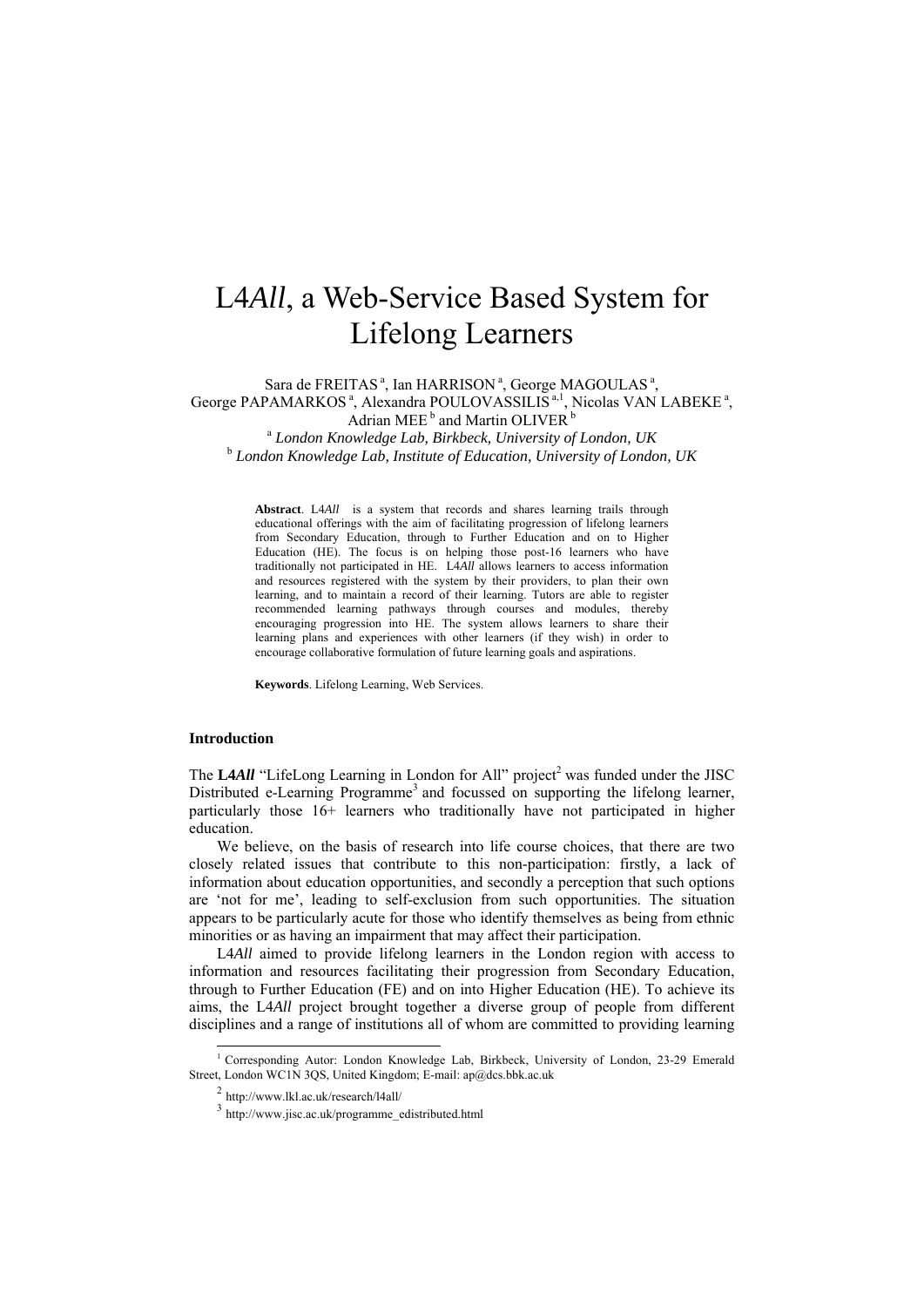opportunities which enhance career development and widen participation across the London region. The L4*All* project was informed by other recent projects undertaken by researchers from Birkbeck and the Institute of Education at the London Knowledge Lab, including the EU SeLeNe project (Keenoy *et al.* 2005) and the EU Kaleidoscope project (Keenoy *et al*. 2004a, 2004b) as well as research reported in (Papanikolaou *et al*. 2003, Peterson and Levene, 2003, Magoulas *et al.* 2005).

The L4*All* pilot system allows learners to record their past learning, and more generally life, experiences as well as their planned future learning experiences along their "timeline", which is managed by the system. As an aid to constructing their timeline, learners are able to search through learning opportunities registered with the system by their providers. Learners are able to access the timelines of other learners (if these have been made public by their owners) and also to access recommended learning pathways through courses and modules, as provided by tutors. This gives learners a repertoire of learning possibilities that they may not have otherwise considered, allowing sharing of successful learning pathways and presenting successful learners as role models to inspire confidence and a sense of opportunity amongst those previously excluded.

The follow-on project MyPlan<sup>4</sup> "Personal Planning for Learning Throughout Life" is aiming to increase the value of the L4*All* pilot by researching, developing, deploying and evaluating user models for lifelong learners, and personalised functionalities for creation and search of timelines and recommended learning pathways. The following sections of the paper address the aims and objectives of the L4*All* and MyPlan projects to date, methodology, development approach and technologies used, results, outcomes and finally conclusions and directions of future work.

#### **1. Aims and Objectives**

The L4*All* project had as its aim the development of a pilot system that provides an environment for the lifelong learner to access quality-assured learning materials, personal development plans, recommended learning pathways, personalised support for planning of learning, and reflecting on learning.

The system aims to offer: (i) interaction with a Web Portal that provides information on work-based, FE and HE courses and modules available to learners in the London region; (ii) personalised support in planning and reflecting on personal development and lifelong learning activities; (iii) advice on learning and personal development; (iv) support in designing and maintaining personal learning and development plans; (v) support for learners to share information and collaborate with peers and tutors. The following objectives were identified at the outset of the L4*All* project in order to achieve these aims:

- Definition of User Requirements, Usage Scenarios and Technical Requirements;
- Metadata Generation and Provision;
- Development of the Pilot;

1

<sup>4</sup> http://www.lkl.ac.uk/research/myplan/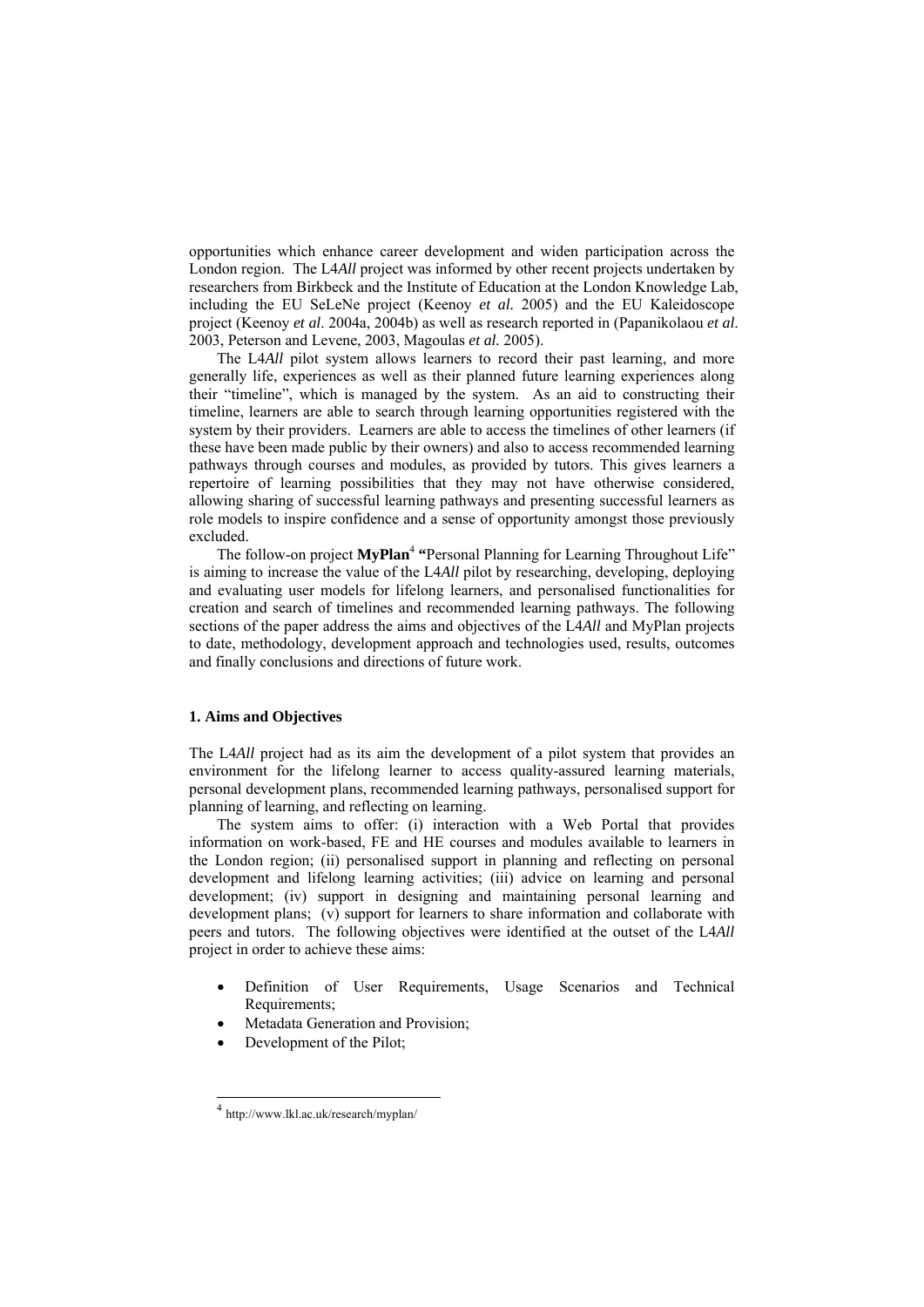Employment of a User-centred Evaluation Process that uses usability inspection methods, including user testing and heuristic evaluation, to improve the system so that the needs of learners and providers can be met.

The follow-on MyPlan system includes the following additional objectives:

- Development of User Models and a User Modelling Ontology for planning of lifelong learning;
- Specification, development, deployment and evaluation of personalised functionalities for planning of lifelong learning.

## **2. Methodology**

The L4*All* project was structured around a number of work packages. First, the User and Technical Requirements were produced, in early 2005. For the former, we first considered previous models of learner choices in career and education. These previous models were rational and economic choice based and therefore a poor match with the target learner community.

We therefore proposed an alternative model based upon learning *trails* (Bush, 1945; Peterson and Levene, 2003). In our context, a "trail" is a sequence of learning opportunities, experienced over time by a learner. We believed at the outset of the L4*All* project that a timeline-based representation of learners' work, learning and other life experiences could provide a holistic approach to learners' life experiences and continuity between their learning episodes and work experiences.

We conducted a series of user studies which aimed to define the users' needs and requirements of the L4*All* system, including the main functionality required, how this functionality should be provided to the user, information to be solicited from users, the information to be returned by the system, and the interaction between different components of the system.

Usage scenarios for the L4*All* system were formulated by consultations with relevant stakeholders, including widening participation officers of the institutions and colleges of the consortium, groups of learners, tutors, student liaison committee members, and content providers. Among the main aims of this consultation process was to identify learners' individual educational goals and objectives, articulate expectations for the learner's performance in general education activities, and accommodate different user needs and individual differences. The outputs of these sessions provided the basis of the user requirements and specification of the system.

The L4All project was funded by the JISC Distributed e-Learning Programme<sup>5</sup>, which mandated that (i) systems developed under the programme should use, as much as possible, existing e-tools and services provided by other JISC-funded projects, and (ii) systems should be compliant with the JISC E-Learning Framework and serviceoriented architecture<sup>6</sup>.

In our case, the detailed Technical Requirements were elicited by: (i) undertaking a study of candidate portal technologies and a critical evaluation of them that identified

-

 $5$  http://www.jisc.ac.uk/programme\_edistributed.html

 $6$  http://www.jisc.ac.uk/index.cfm?name=elearning\_framework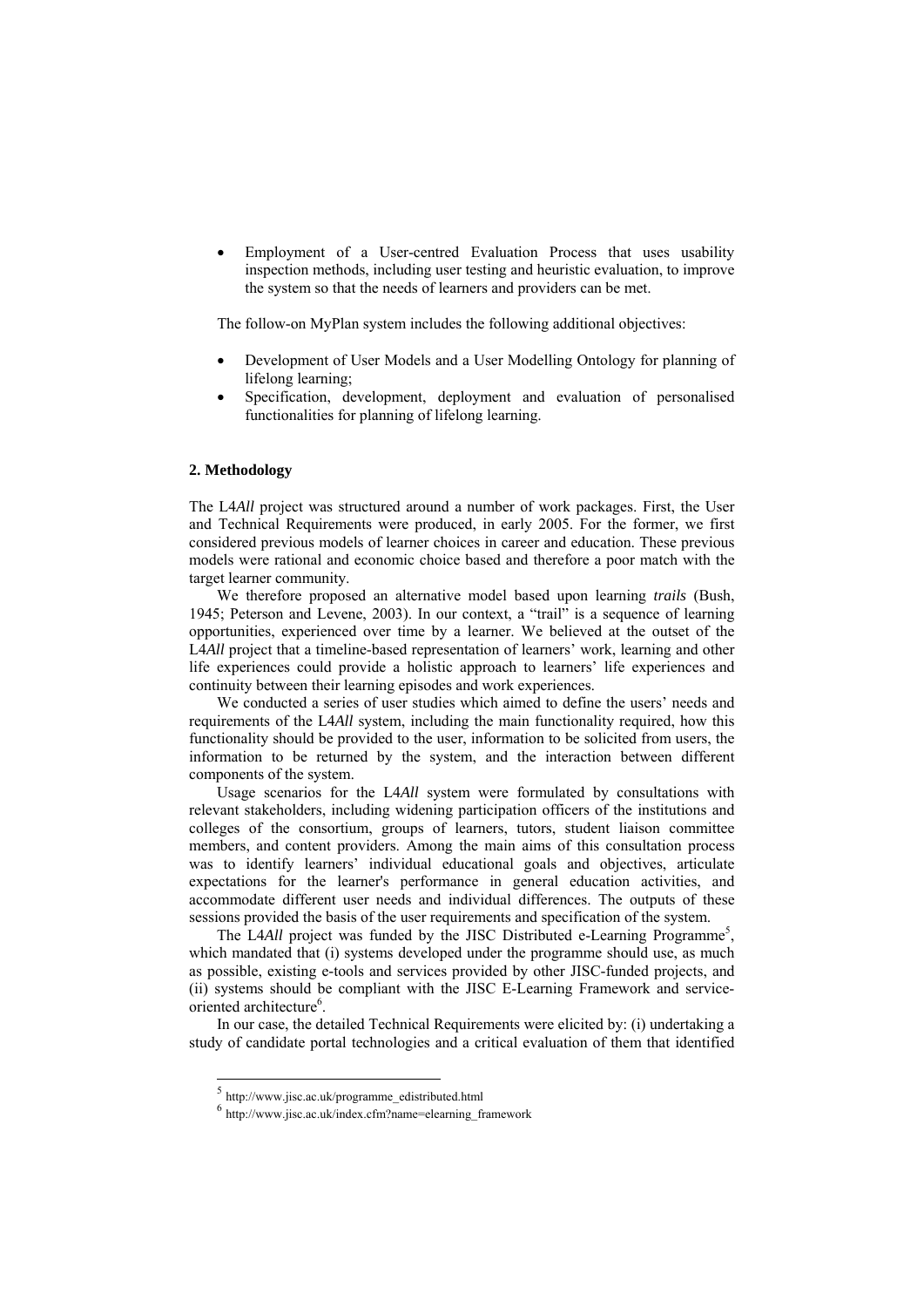uPortal<sup>7</sup> as the most appropriate choice; (ii) undertaking a study of existing e-tools and services provided by other JISC-funded projects that could provide relevant functionality to L4*All*; (iii) specifying a system architecture that used a selection of these tools as well as uPortal, Apache Tomcat and Apache AXIS SOAP; (iv) undertaking a study of e-learning metadata standards relevant to the L4*All* application domain that identified *IMS Metadata* <sup>8</sup> , *IMS-LIP* 9 and *eduPerson* 10 as the most appropriate standards to be used as the basis for describing the L4*All* learning resources (IMS Metadata) and the L4*All* users (IMS-LIP and eduPerson); and (v) identifying RDF and the Jena framework<sup>11</sup> as providing a flexible, portable solution for storing the L4*All* metadata.

The Development of the Pilot**,** and the Metadata Provision and Generation phases followed the specification of the User and Technical requirements. A number of extensions to the standard metadata schemas were first designed in order to fully support the L4*All* functionality, namely metadata describing learners' timelines and additional metadata for the login details, contact details and learning preferences of users.

The pilot system was developed in two phases, resulting in two versions during the lifetime of the L4*All* project. This was in order to allow an early first phase of evaluation that would allow the user requirements and usage scenarios to be validated by a range of user stakeholders. This would demonstrate the benefits of a large subset of the envisaged functionality of the pilot, detect non-compliant situations and identify possibilities for improvement. The outcomes of this first evaluation phase served as input into the development of the second, functionally complete, version of the pilot. The outcomes of the second evaluation phase were then used to make further minor adjustments to the system and also led into the follow-on MyPlan project.

The first version was produced in July 2005 and incorporated the user requirements identified earlier relating to search over courses (provided by the DELTA service<sup>12</sup>), creation and management of learners' timelines, searching on timelines, and user profile creation and management. Further improvements were made to this first version in parallel with the first evaluation phase during July – September 2005, relating mainly to timeline management. The second version of the pilot incorporated also a visual front-end and an automatic course sequencing service, using the ISIS sequencing engine<sup>13</sup>, and was completed in February 2006.

The Metadata Provision and Generation work package took as input the L4*All*  metadata specification produced earlier. Staff with responsibility for managing the information required for the L4*All* metadata fields were identified within the participating institutions, and they provided the necessary metadata for loading into the pilot's metadata repository via a simple loading tool.

As mentioned earlier, the Evaluation work package was organised in two phases. The first phase involved consultation with student representatives, tutors, widening

1

<sup>7</sup> www.uportal.org

<sup>8</sup> http://www.imsglobal.org/metadata/

<sup>9</sup> http://www.imsglobal.org/profiles/

<sup>10</sup> http://www.educause.edu/eduperson/

<sup>11</sup> http://jena.sourceforge.org

<sup>12</sup> http://www.essex.ac.uk/chimera/delta/index.html

<sup>13</sup> http://www.hull.ac.uk/esig/isis.html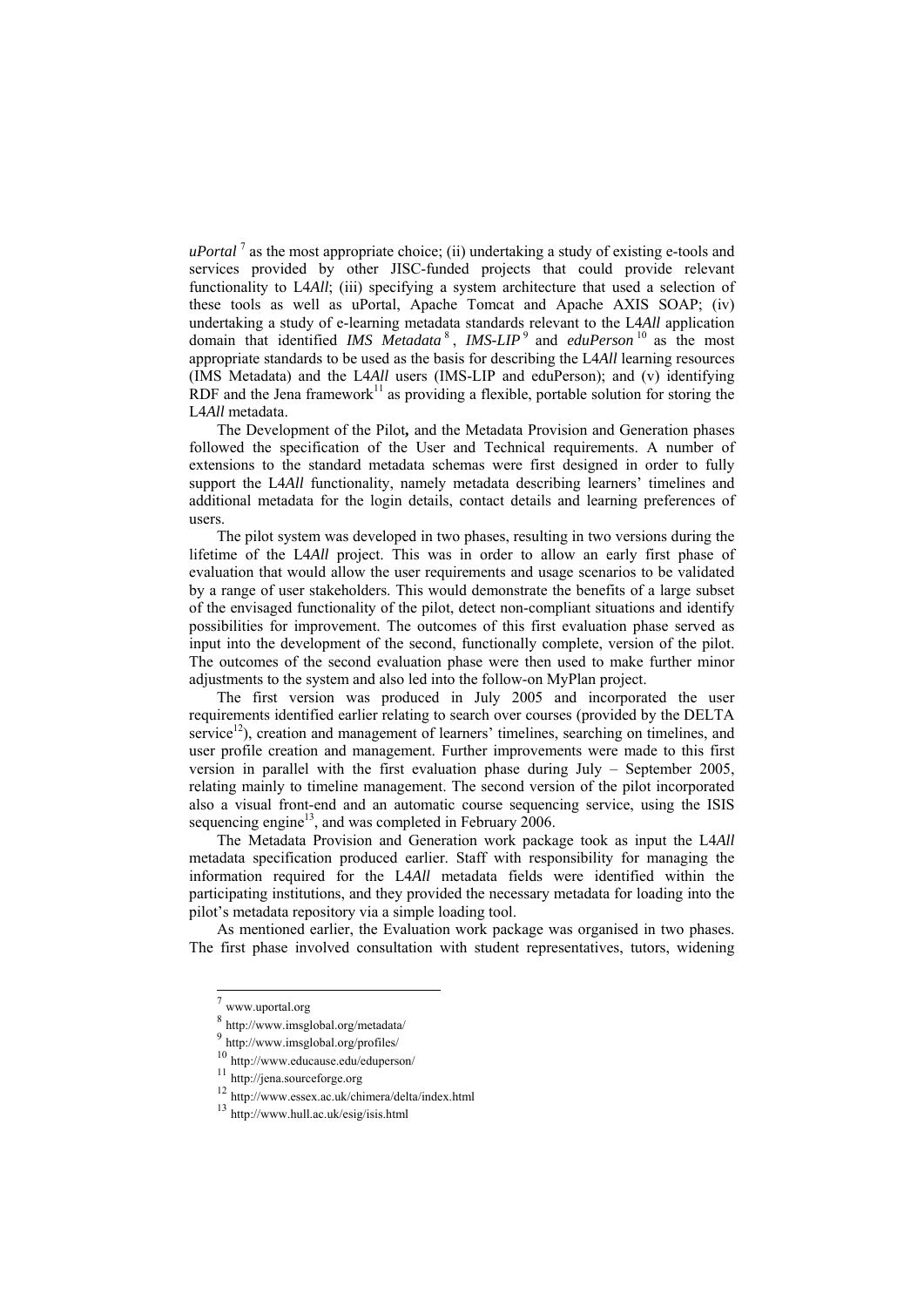participation officers and content providers, and conventional Human-Computer Interaction methods were adopted.

The second phase adopted heuristic evaluation methods focusing upon usability issues, as defined by Nielsen (2006) and Nielsen and Loranger (2006). This second evaluation round took the form of remote usage of the system in conjunction with an online survey, face-to-face interviews with learners, and discussions held using the Blackboard virtual learning environment.

The evaluation centred upon three main user groups: FE learners from Community College Hackney (6 users), professional learners on the Certificate/Diploma in IT Applications at Birkbeck (16 users), and Teacher Education learners from the Institute of Education (12 users). The evaluation activities were designed to inform both design parameters (are these the right tools to develop?) and usability issues and concerns, including accessibility (can learners use these tools?). The feedback from this second phase was used as the basis for undertaking further minor improvements to the pilot, and also led into the follow-on MyPlan project.

On the basis of the original user requirements from the L4*All* project, from its evaluation, and from other lifelong learning applications, we have now conducted initial work within the MyPlan project to produce a first version of user models, covering user preferences and characteristics in planning their lifelong learning, and a first version of a user modelling ontology.

We have also produced a specification of the personalised functionalities for planning of lifelong learning, which are currently under development within a new "personalisation engine". Τhe personalisation engine is providing personalised search of timelines from "people like me", personalised recommendation of which course(s) to study next; and customisation of the delivery and presentation of content. Its development is currently reaching completion and it is under internal testing before being transferred to the server that will be used for the online evaluation and user testing towards the end of 2007/early 2008.

The personalisation engine incorporates a set of similarity measures for comparing learners' timelines, based on converting timelines into strings of comparable tokens and using string metrics for ranking them. For the recommendation functionality, we are planning that tutors' recommended learning pathways entered into the system will be encoded similarly and will be compared with learners' timelines to propose matches. Several customisation features have also been developed to date (colour/shapes used in the timeline visualisation, bookmarks for interesting timelines, etc.).

The MyPlan project has also redesigned the original Flash-based user interface of the L4*All* pilot system using DHTML and javascript-powered widgets to deploy users' timelines. This decision is allowing us to improve the possibilities of learners' interaction with their timeline (such as maintenance of their own timeline and also comparison between their timeline and someone else's) and therefore to better support personalisation of timeline-based functionalities.

## **3. Development approach and technologies**

The L4*All* system consists of a set of components and services. The architecture comprises two parts: (a) the backend and (b) the user interface. In the current version of the system, the user interface is a Web portal deploying several DHTML pages that interact with the backend and present to the user the L4*All* functionality relating to the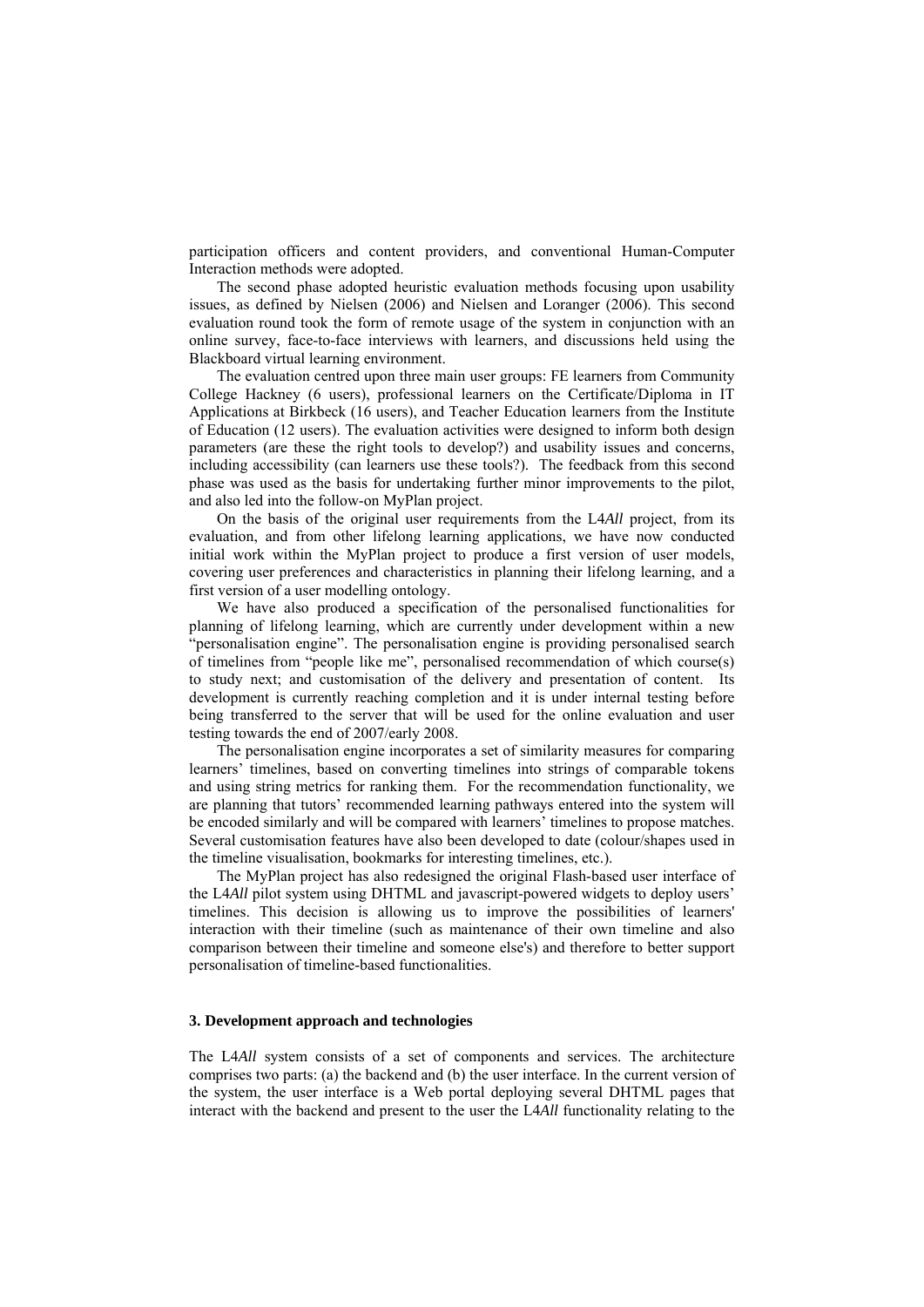

**Figure 1**. L4*All* system components

creation of personal timelines, searching the available courses metadata, searching for other users and other timelines, and obtaining recommendations regarding future learning. The backend connects with the underlying RDF repositories for storing, retrieving and modifying metadata describing users, courses and timelines. It also integrates three external services: DELTA, ISIS (see Section 2) and a service for search and retrieving information about courses in the LearnDirect database $14$ .

Figure 1 illustrates the overall architecture and its major components. The Web Services component consists of a set of web services which we have developed in order to wrap the backend functionality into a set of services that can be called by the user interface. These web services are implemented as Java servlets over Apache Tomcat. They accept GET and POST requests from the user interface components and dispatch them to the appropriate Java Bean for processing. The results of processing are passed from the Java Beans back to the called service where they are formatted into XML and passed back to the calling user interface component. The Java Beans are a set of Java classes providing the core backend functionality. This is where the three external services are integrated with the system and where communication with the metadata repositories is handled, including all actions relating to storing, retrieving and modifying the course and user metadata.

#### **4. Results to Date**

1

The L4*All* pilot has achieved almost all of the user requirements identified in the early part of the L4*All* project, successfully integrating a set of external services, tools and resources exhibiting high heterogeneity. The user interface provides screens for: user registration and login; a home page providing links to the main L4*All* functionality; a screen for entering personal details relating to past and present occupation, skills, qualifications, interests, future learning goals and preferred study type (full-time or part-time); screens for creating personal timelines incorporating past and future episodes of learning and work; and screens for searching over courses, timelines and other users based on a variety of search criteria.

<sup>14</sup> http://www.learndirect.co.uk/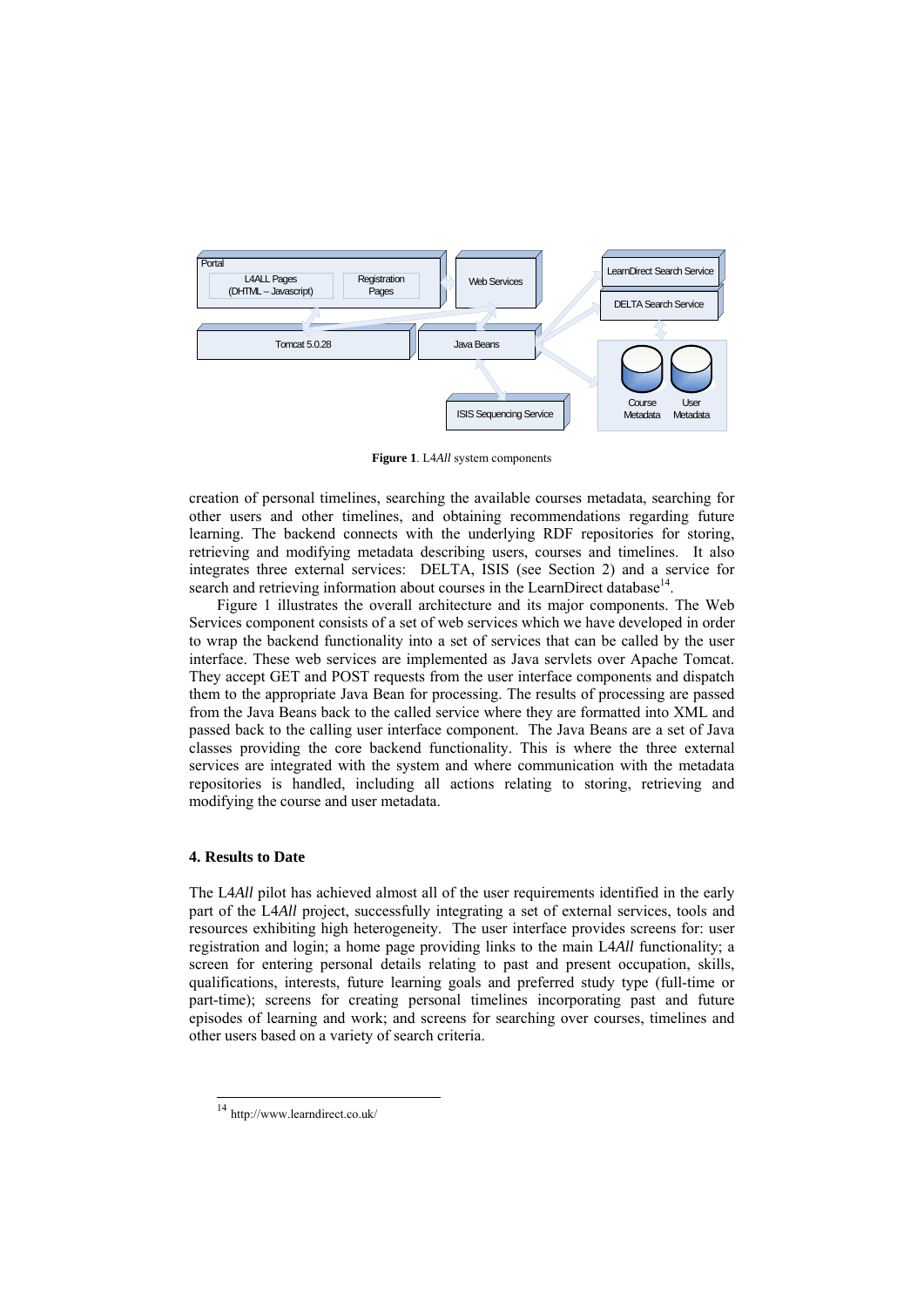

**Figure 2**. The main interface of the L4All web portal.

Figure 2 shows the main screen for the creation and visualisation of timelines, the central access point of the portal. In the top right-hand box appears a brief description of the user's details. On the left-hand side of the screen is where the various functionalities of L4*All* are available: modifying the user's profile and preferences, searching for courses, people or timelines, exploring learning pathway recommendations, etc. In the middle of the screen, the user timeline is accessible through a dynamic multi-stripe. On top of it, a popup menu ("Add Episodes") provides a rich set of predefined episodes (e.g. courses, university, work, travel, marriage) that can be chosen to be placed within the user's timeline. The user can choose from this set of episodes, create a new custom episode, or include courses resulting from his/her searches.

The visualisation of the timeline is currently provided by a DHTML widget (the SIMILE timeline<sup>15</sup>) which displays time-based events in a scalable and scrollable fashion. Each event in the timeline is materialised by a rectangular shape spreading from the start date to the end date of the event. Clicking on an event displays popup balloon dialog which presents a short summary of the event (see Figure 2). By clicking on the edit button in that balloon, the user accesses a new dialog box (see Figure 4) for the user to modify the details of the episode. Saving the episode in the timeline initiates (transparently to the user) a synchronisation of the visual front-end with the databases at the backend.

1

<sup>15</sup> http://simile.mit.edu/timeline/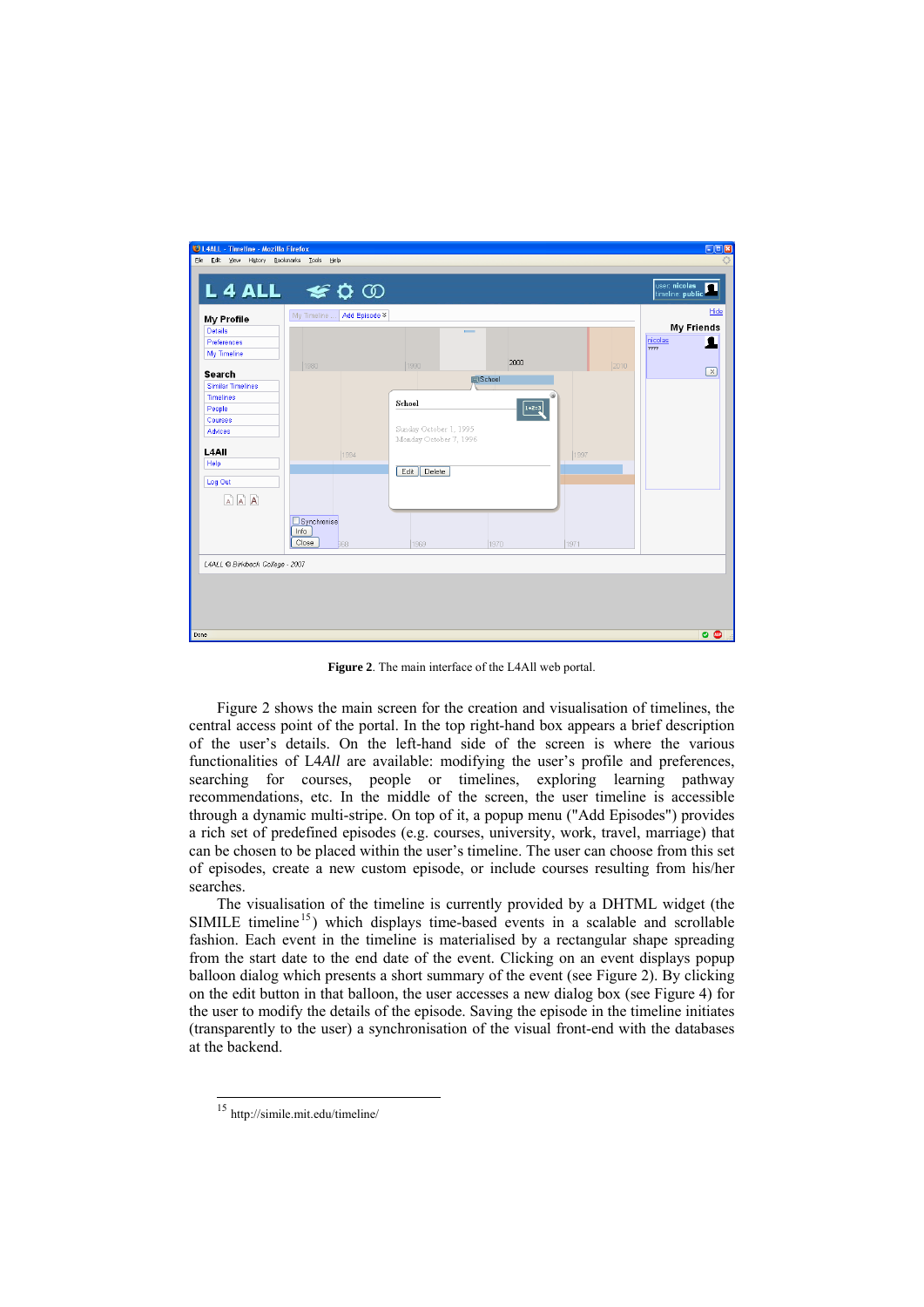

**Figure 3**. Synchronised visualisation of two timelines, the current user's one (top and middle) and that of a second user (bottom).

The middle stripe (labelled A in Figure 3) is the user's timeline, presenting episodes that have been added over the user's repeated usage of L4*All*. The top stripe (labelled B) is a reduced version of the main stripe, with a different time scale (usually a decade), allowing an overview of the whole timeline and a quicker scroll-across time. Both timelines can be dragged forward and backward in time and remain synchronised (the time frame visible in the user main timeline is indicated in the summary by a lighter zone).

The bottom stripe (labelled C) is an optional timeline that is activated on demand by the user, usually by searching for other people in the L4*All* system and displaying their timelines. This timeline only displays episodes that have been made public by the owner. Both timelines (the user's and the friend's) can be synchronised by date (scrolling the user's timeline will modify the friend's accordingly) or allowed to be independent, hence allowing the user to explore the friend's timeline and extract information, inspiration or examples of learning activities to plan.

The user can search for courses by clicking on the SEARCH COURSES link in Figure 2. A search dialog pops up that allows the user to specify the search parameters, ranging from a general keyword, to the distance the user is willing to travel in order to attend a course, the postcode of the course, the level of the course, the institution providing it, the subject covered and the type of the course (full-time or part-time). The search mode can be chosen so as to set matching to all of the specified criteria (AND) or any of the specified criteria (OR). The search results appear in a pop-up window, from where they can be explored in detail and added to the timeline.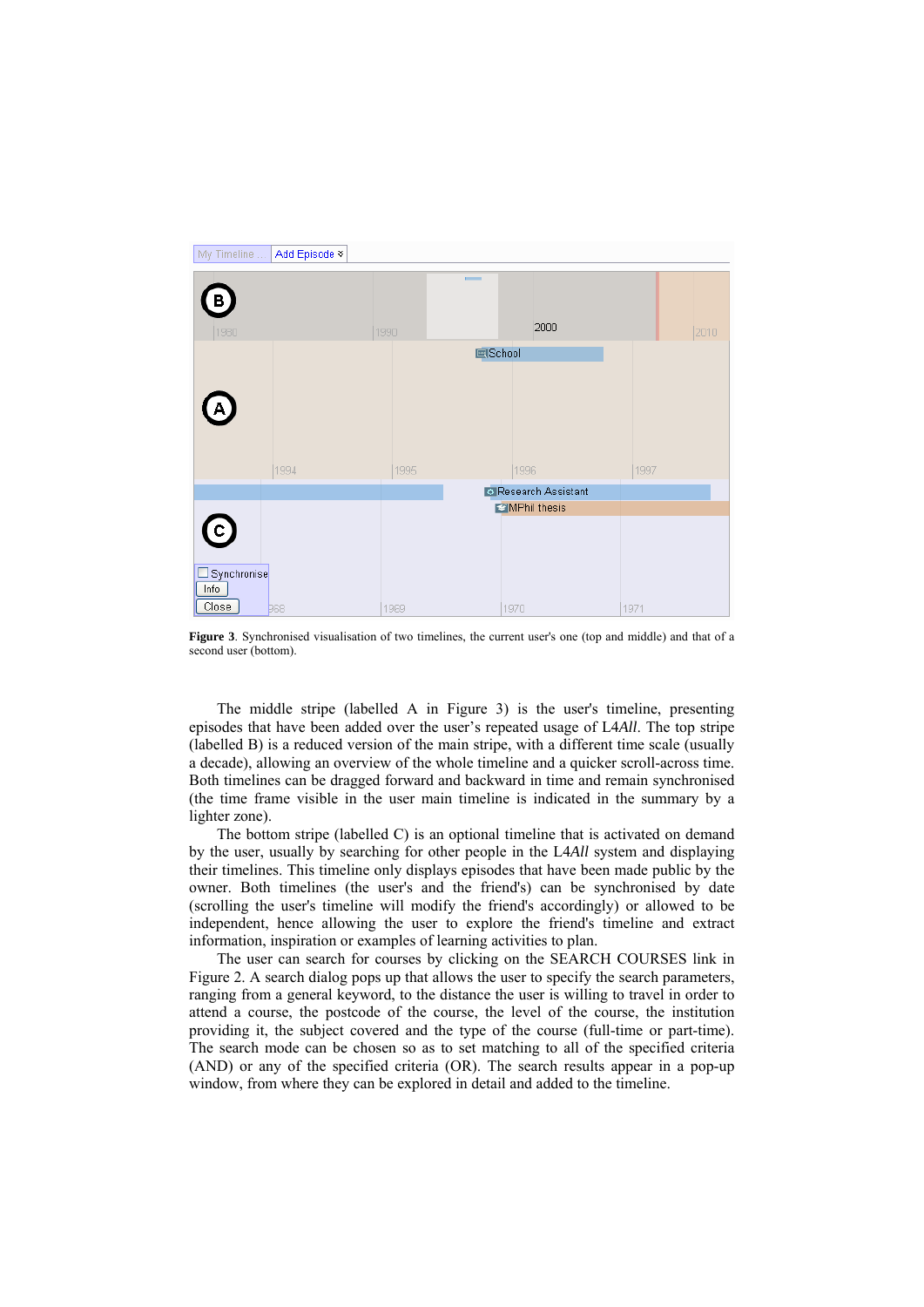|                       | http://l4all.dcs.bbk.ac.uk:8080 - L4ALL Episode Editor - Mozilla Firefox |                 |                       |                       |                          |                                |    |                                    |                           |             | 1-11- |  |
|-----------------------|--------------------------------------------------------------------------|-----------------|-----------------------|-----------------------|--------------------------|--------------------------------|----|------------------------------------|---------------------------|-------------|-------|--|
|                       | $\cdots$ $\cdots$ $\cdots$ $\cdots$ $\cdots$ $\cdots$                    |                 |                       |                       |                          |                                |    |                                    |                           | Q           | ABP   |  |
| <b>Edit Episode</b>   |                                                                          |                 |                       |                       |                          |                                |    |                                    |                           | $1 + 2 = 3$ |       |  |
| $-$ school -          |                                                                          |                 |                       |                       |                          |                                |    |                                    |                           |             |       |  |
| Subject:              | Unknow                                                                   | T-              |                       |                       | <b>D</b> school          |                                |    |                                    |                           |             |       |  |
| <b>Qualification:</b> | GCSE grades D-G                                                          | <b>Ite</b>      |                       |                       | <b>Edit this episode</b> |                                |    | The fields in bold are compulsory. |                           |             |       |  |
|                       | Hature: -<br>$\odot$ Fact                                                |                 |                       |                       |                          |                                |    |                                    |                           |             |       |  |
|                       | Owsh                                                                     |                 |                       |                       |                          |                                |    |                                    |                           |             |       |  |
| Start:                | 1995/10/01                                                               | <u>lim</u>      |                       |                       |                          | <b>October, 1995</b>           |    |                                    |                           |             |       |  |
| End:                  | 1996/10/07                                                               | ?<br>$\alpha$ . | $\epsilon$            |                       | Today                    |                                |    | $\rightarrow$                      | $\times$<br>$\rightarrow$ |             |       |  |
| Title:                | School                                                                   | wk<br>39        | Sun<br>$\blacksquare$ | Mon<br>$\overline{c}$ | 3                        | Tue Wed Thu<br>$\ddot{\bf{4}}$ | 5  | Fri<br>6                           | Sat<br>7                  |             |       |  |
| <b>Description:</b>   |                                                                          | 40              | 8                     | 9                     | 10                       | 11                             | 12 | 13                                 | 14                        |             |       |  |
|                       |                                                                          | 41<br>42        | 15<br>22              | 16                    | 17                       | 18<br>25                       | 19 | 20<br>27                           | 21                        |             |       |  |
|                       |                                                                          | 43              | 29                    | 23<br>30              | 24<br>31                 |                                | 26 |                                    | 28                        |             |       |  |
| URL:                  |                                                                          |                 |                       |                       | Select date              |                                |    |                                    |                           |             |       |  |
|                       |                                                                          |                 |                       |                       |                          |                                |    |                                    |                           |             |       |  |
|                       |                                                                          |                 |                       |                       |                          |                                |    |                                    |                           |             |       |  |
| Close                 |                                                                          |                 |                       |                       |                          |                                |    |                                    |                           |             |       |  |
| Done                  |                                                                          |                 |                       |                       |                          |                                |    |                                    |                           | ۰           | Æ     |  |

**Figure 4**. Editing an episode of the timeline.

Clicking on SEARCH TIMELINES in Figure 2 opens a new window for searching for timelines by providing a keyword or the title of an episode within a timeline. The results are presented in a list, from which a timeline can be selected to be viewed in more detail. Clicking on SEARCH PEOPLE in Figure 2 again opens a window for search for users via a set of search criteria including skills, qualifications, interests, age and occupation.

More interestingly, clicking on SEARCH SIMILAR TIMELINES allows users to perform a personalised search in the L4*All* system by looking for 'people like me'. The definition of 'people like me' being a highly subjective concept, users are presented with an interface for specifying their own criteria (see Figure 6).



**Figure 5**. Searching for courses in L4*All*.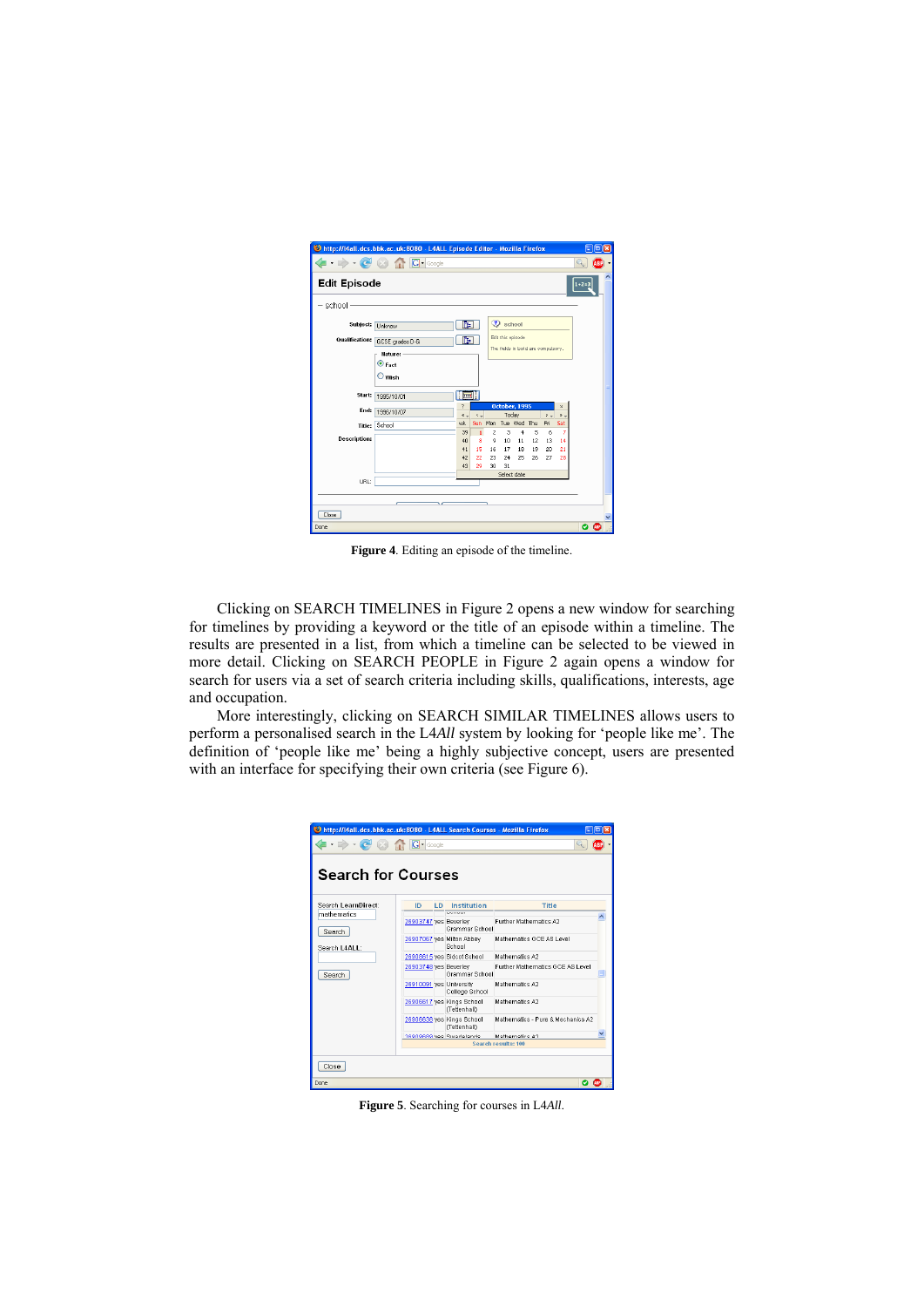| http://l4all.dcs.bbk.ac.uk:8080 - L4ALL Timelines Search - Mozilla Firefox                                    | I - 110                                                         |
|---------------------------------------------------------------------------------------------------------------|-----------------------------------------------------------------|
| Search for people like me                                                                                     |                                                                 |
| who share                                                                                                     |                                                                 |
| my age (within nicolas<br>vears)                                                                              | ?) User Profile                                                 |
| my gender<br>my qualification                                                                                 | Define the matching conditions on<br>the users' profile.        |
| my occupation                                                                                                 | Your email will remain private, unless<br>vou decide otherwise. |
| my location (within nicolas<br>miles)                                                                         |                                                                 |
| and who have a similar pattern with                                                                           |                                                                 |
| all my episodes                                                                                               | Ŧ<br>Timeline                                                   |
| ◉<br>5<br>my last v<br>Learning<br>episode(s)<br>$\checkmark$<br>∩<br>$episode(s)$ +<br>5<br>School<br>all my | Define a matching pattern based on<br>the users' timeline       |
| Needleman Timeline                                                                                            |                                                                 |
| Search<br>with                                                                                                | $\checkmark$                                                    |
| Close                                                                                                         |                                                                 |
| Done                                                                                                          |                                                                 |

**Figure 6**. Searching for similar timelines.

By specifying matching criteria on their user profile (e.g. age within a certain range, gender, current occupation, etc.) and matching patterns on their timelines (e.g. considering all episodes, considering only educational or professional episodes, considering only the last 5 professional episodes, etc.), users can define a personalised search space that is matched against all the timelines and users stored in the system. The results, ranked according to their relevance by using string-based similarity measure techniques, are presented to the user, who has the possibility to display appropriate timelines in the main visualisation screen and explore them.

Finally, Figure 7 illustrates the screen for entering or modifying the user's profile and learning preferences while Figure 8 illustrates the screen for customising the display of a user's timeline.

| Learning<br><b>Work</b> | Needs   About me                   |                                                              |  |  |
|-------------------------|------------------------------------|--------------------------------------------------------------|--|--|
| My learning goal:       | Unspecified                        | <sup>2</sup> Future Learning Needs                           |  |  |
| Study Type:             | Full-time<br>$\checkmark$          | Gives details about your previous<br>and current occupations |  |  |
| Hours of Study   0      |                                    |                                                              |  |  |
| per Week:               |                                    |                                                              |  |  |
| Budget:                 |                                    |                                                              |  |  |
|                         | <b>Budget in GBP</b>               |                                                              |  |  |
| Learning Method         | Learning in Groups<br>$\checkmark$ |                                                              |  |  |
|                         | Disability:                        |                                                              |  |  |
|                         | $\odot$ No                         |                                                              |  |  |
|                         | O yes                              |                                                              |  |  |
|                         |                                    |                                                              |  |  |
|                         |                                    | Save Profile                                                 |  |  |
|                         |                                    |                                                              |  |  |

**Figure 7**. Editing the user's profile.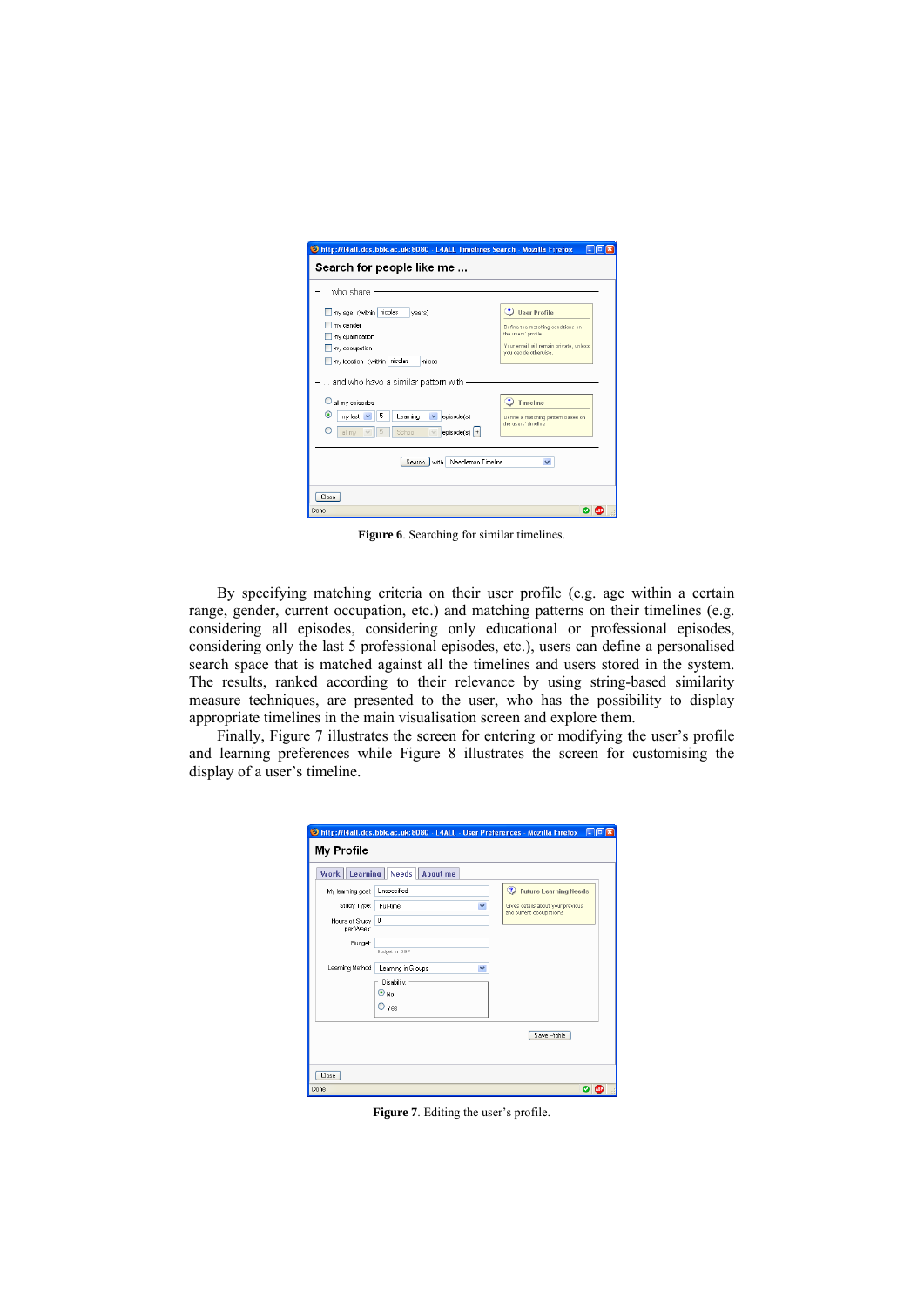

**Figure 8**. Customisation of the timeline visualisation

## **5. Outcomes and Conclusions**

The second evaluation phase (of version 2 of the L4*All* system) centred upon usage of the functionality provided by the system. Users were invited to complete a range of tasks and after completing these tasks to reflect upon these activities in an online survey structured around (i) aesthetics, navigation and general user experience, (ii) timeline creation, (iii) search and expectations, and (iv) quality of user support. The main finding of the second evaluation phase has been the overall endorsement of the L4*All* pilot. There was agreement across all user groups of the potential of the approach to support otherwise excluded learners. Particularly positive was the response of FE learners suggesting that this might be a group that will benefit particularly from L4*All*. The evaluation study was also useful in identifying areas of further technical refinement and development that are required in the future e.g. differentiating the needs of different learner groups and developing strategies for differentiated interaction with the system; extension with e-portfolio and online journal capabilities; and extension with a 'live chat' facility. Another interesting observation was the way in which visualisation of learning and work choices prompted users to rethink their own identity as a learner and potential employee.

A key conclusion of the project centres upon the methodology adopted, including the use of the *trails* concept and the adoption of a user-centred approach to development. The provision of a system based specifically upon usage scenarios has proved popular with its intended users. The methodology enables a significant input into the development of the system from major stakeholders throughout the lifetime of the project (learners, instructors, institutional representatives and others).

To our knowledge, the holistic approach to life and learning experiences provided by L4*All* is novel and unique. The services-oriented approach has allowed several existing services to be incorporated into the system's functionality to date, with the possibility of further extensions in the future, for example with e-portfolio and social networking services, and this is part of ongoing research within the follow-on MyPlan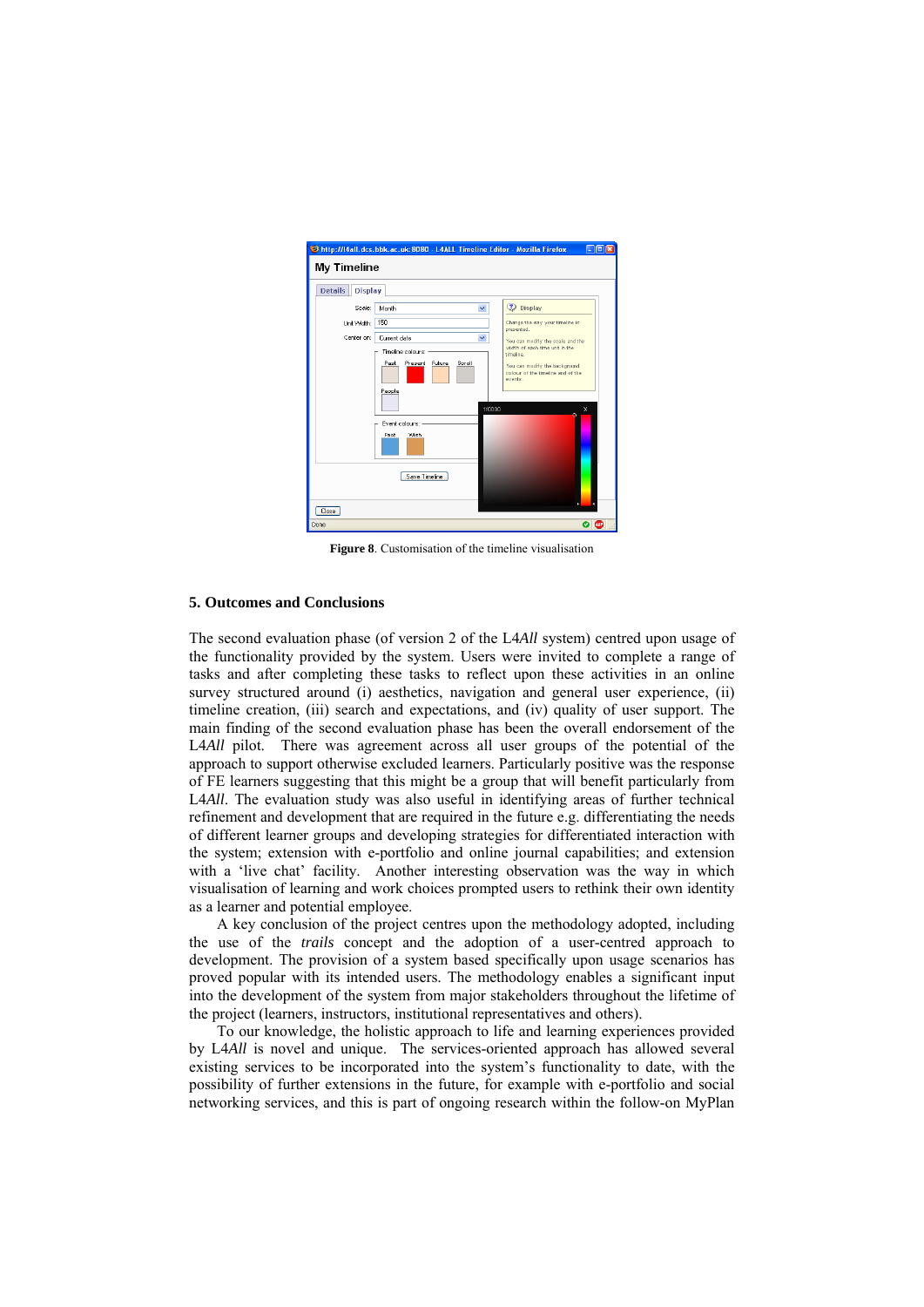project. This is the chief advantage of a services-oriented as opposed to a monolithic development approach, namely the possibility of reuse, aggregation and extension of existing services within the broader sphere of lifelong-learning support.

The potential educational significance of the system is a long-term one, involving the identification and sharing of successful educational experiences and the impact of this on learner choice. Such impact can only be studied longitudinally, and our evaluative studies will continue in the coming years in the context of the HEFCEfunded Linking London Lifelong Learning Network (L4N) led by Birkbeck, in order to provide more longitudinal findings as to the impact of the system upon career choices and education decisions. Our objectives for the next phases of the ongoing MyPlan project include:

- validating the design of the first version of the personalisation engine through its evaluation with small groups of lifelong learners selected via partner institutions in the L4N;
- investigating the possibilities of integrating a game-based tutorial for lifelong learners with the system.

The L4N has created new drivers for change to accommodate the needs of learners moving between various groups and institutions. A MyPlan project workshop took place in May 2007 and brought together several key stakeholders in lifelong learning. The workshop identified, in confirmation of previous outputs of the L4*All* user evaluation, the need for supporting user engagement and participation in lifelong learning, and stressed the importance of facilitating collaboration among lifelong learners for community building. So lifelong learners require support not only at the level of the individual user but also at the level of a group or team, and of the community. The results of deploying the system within the L4N and of its evaluation with different groups of users will in the longer term be able to inform the formulation of policies for engaging the interest of lifelong learners.

#### **References**

- [1] Bush, V. (1945). As we may think. Atlantic Monthly, 176, 101-108.
- [2] Keenoy, K., Levene, M., de Freitas, S., Montandon, L., Pernin, J-P., Eyssautier, C., Jones, A., Brasher, A. and Waycott, J. (2004a). Personalised trails and learner profiling in an e-learning environment. EU Kaleidoscope Trails Deliverable 22.4.1. See: http://www-kaleidoscope.imag.fr/pub/trails/ .
- [3] Keenoy, K., Levene, M., de Freitas, S., Montandon, L., Emans, B., Schoonenboom, J., Pernin, J-P., Eyssautier, C., Jones, A., Brasher, A., Waycott, J., Turcsanyi-Szabo, M. and Bodnar, E. (2004b). Collaborative trails and group profiling within an e-learning environment. EU Kaleidoscope Trails Deliverable 22.4.2. See: http://www-kaleidoscope.imag.fr/pub/trails/
- [4] Keenoy , K., Poulovassilis A., Christophides V., Rigaux P., Papamarkos G., Magkanaraki A., Stratakis M., Spyratos N., Wood P., (2005). Adaptive Personalisation in Self e-Learning Networks, 1st International Workshop on Distributed e-Learning Environments (held in conjunction with the 1st International ELeGI Conference on Advanced Technology for Enhanced Learning), Naples, March 14, 2005.
- [5] Magoulas G.D. and Dimakopoulos D.N. (2005) Designing Personalised Information Access to Structured Information Spaces, Proceedings of the Workshop on New Technologies for Personalized